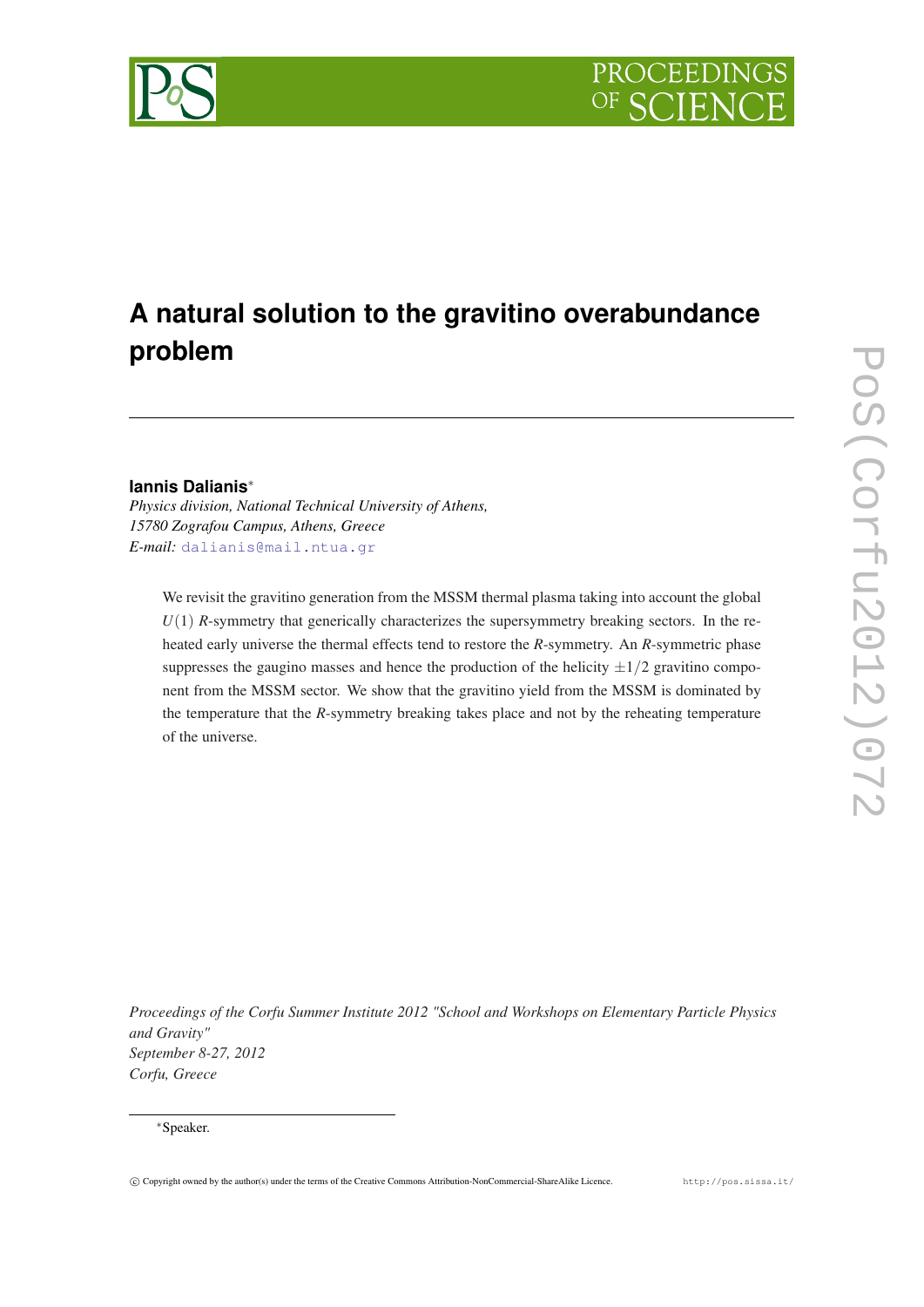# <span id="page-1-0"></span>1. Introduction

The gravitino is a well motivated dark matter candidate predicted in the local supersymmetric extensions of the Standard Model (SM) of the particle physics. It is the lightest sparticle (LSP) in the scenarios of gauge mediation of supersymmetry breakdown (GMSB) and it can be cosmologically stable if *R*-parity is sufficiently conserved, for reviews and references therein [[1](#page-11-0), [2,](#page-11-0) [3\]](#page-11-0).

However the stable gravitino relic energy density is temperature and model dependent. The gravitinos acquire a thermal abundance of the correct order of magnitude only for mass *m*3/<sup>2</sup> ∼ keV. If  $m_{3/2}$  is larger then the gravitino production from scatterings off the thermal plasma impose an upper bound on the reheating temperature. Violation of these bounds results in the notorious overclosure of the universe problem. For a decoupled stable gravitino its relic abundance is given by [[4](#page-11-0), [5,](#page-11-0) [6,](#page-11-0) [7,](#page-11-0) [8\]](#page-11-0)

$$
\Omega_{3/2} h^2 \simeq 0.2 \left( \frac{T_{\text{rh}}}{10^{10} \,\text{GeV}} \right) \left( \frac{100 \,\text{GeV}}{m_{3/2}} \right) \left( \frac{m_{\tilde{g}}(\mu)}{1 \,\text{TeV}} \right)^2 \tag{1.1}
$$

where  $m_{\tilde{g}}$  the gluino mass at the electroweak scale and  $T_{\text{rh}}$  the reheating temperature that has to be tuned in order that  $\Omega_{3/2}h^2 \sim 0.11$  [\[9\]](#page-11-0).

The gravitino is tightly related with the supersymmetry breaking sector. Firstly, the gravitino is massive because in spontaneously broken local supersymmetric theories there is a spin 1/2 goldstino fermion that provides the longitudinal components for the gravitino. Secondly, the scalar superpartners of the goldstino are a complex scalar and an auxiliary *F*-component whose non-zero vacuum expectation value (vev) breaks supersymmetry. The value of the *F*-term determines the mass of the gravitino:  $m_{3/2} = F/($  $\sqrt{3}M_{\text{Pl}}$ ), where  $M_{\text{Pl}} = 2.4 \times 10^{18}$  GeV the reduced Planck mass. We denote here the goldstino chiral supermultiplet and the dynamical scalar field component with *X*.

Further details of the hidden (referred also as secluded sector in the context of gauge mediation) sector affect the Standard Model sparticle spectrum. A generic feature is the presence of an exact or approximate continuous global *U*(1) symmetry called *R-symmetry.* Such a symmetry is allowed in  $N = 1$  supersymmetry and its generator does not commute with the generators of supersymmetry. The *R*-symmetry, as pointed out at [[10\]](#page-11-0) is deeply connected with the supersymmetry breaking. For example in a Wess-Zumino model the presence of the *R*-symmetry is a necessary condition for supersymmetry breaking and a spontaneously broken *R*-symmetry a sufficient condition if the superpotential is a generic function of the fields. Hence, if there is a supersymmetry breaking vacuum an *R*-symmetry, exact or approximate, must be generally expected.

In addition, *R*-symmetry has an important effect on the sparticle mass spectrum: in case it is an exact symmetry of the Lagrangian and preserved in the non-supersymmetric vacuum then Majorana gaugino masses are not allowed [[11,](#page-11-0) [12](#page-12-0), [13](#page-12-0)] -for a different scenario with Dirac gauginos see ref. [[14\]](#page-12-0). This fact considered together with the previous arguments suggest that the *R*-symmetry has to be an approximate symmetry of the low energy effective theory. However, the *R*-breaking effects may be negligible at a higher energy scale. In the early universe highly energetic environment the *R*-symmetry can have been actually restored.

Here we present the thermal effects on the supersymmetry breaking sector and we demonstrate that the *R*-symmetry, although broken at low energies, it is restored at high temperatures. We put forward that an *R*-symmetric thermal phase has dramatic effects on the thermal production of the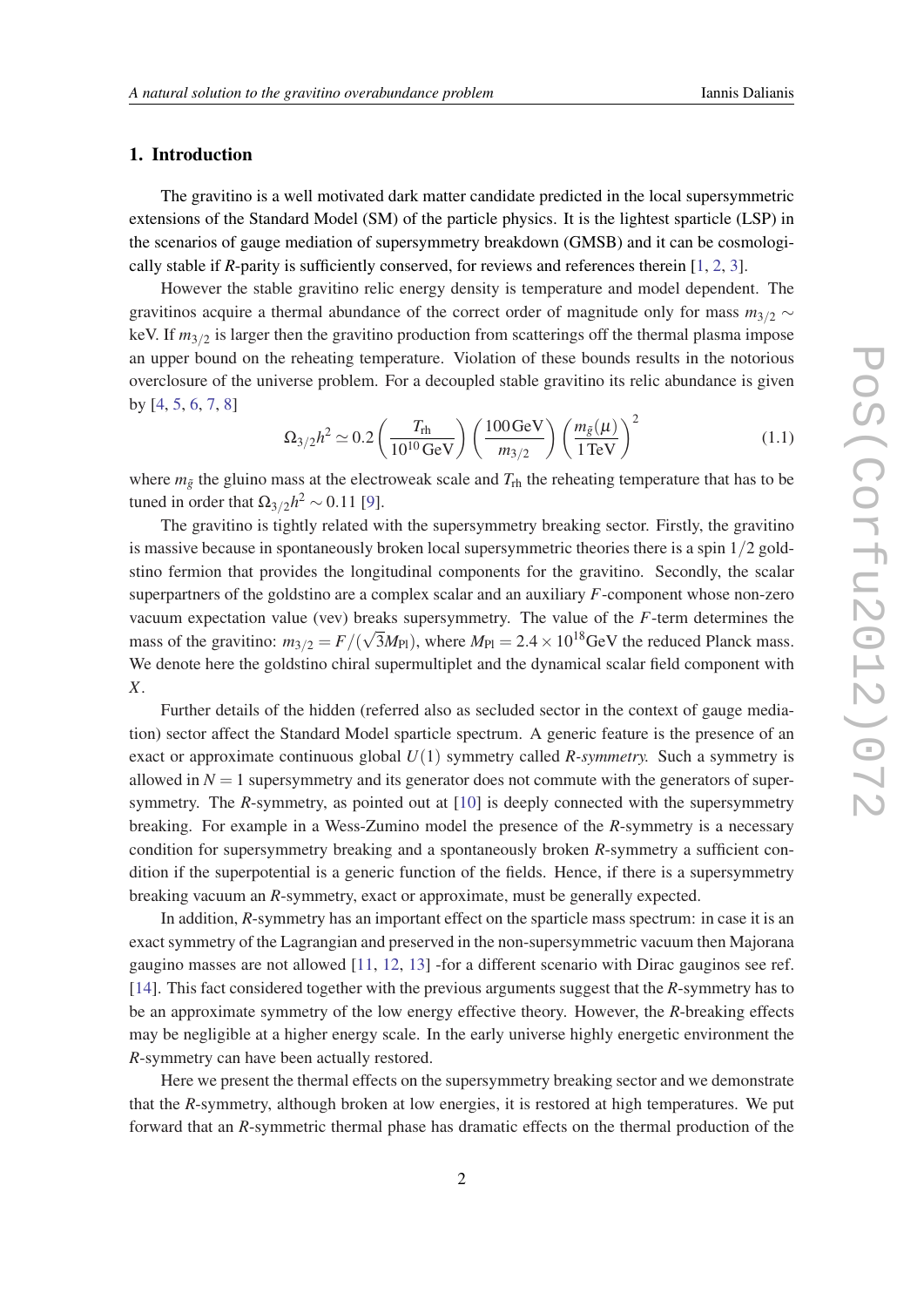<span id="page-2-0"></span>gravitinos from the MSSM sector [\[15](#page-12-0)]. The gaugino masses being *R*-suppressed will not contribute to the goldstino production rate thereby, suppressing the resulting gravitino abundance. We study minimal and standard examples of supersymmetry breaking that exhibit spontaneous or explicit breaking of the *R*-symmetry. Our result is that the production of the helicity  $\pm 1/2$  component of the stable gravitino from the MSSM effectively shuts off at high temperatures. The gravitino relic density can easily satisfy the dark matter constraint  $\Omega_{3/2} h^2 \lesssim 0.11$  for temperatures much higher than those suggested by the relation [\(1.1\)](#page-1-0). The gravitino can account for the dominant dark matter component for reasonable values of the parameters and for a remarkably wide range of reheating temperatures given that the MSSM is the only sector that contributes to the gravitino production. The suppression of the gaugino masses is argued to be of the form

$$
\frac{m_{\lambda}(T)}{m_{\lambda}} = \mathcal{O}\left(\frac{X(T)}{X_0}\right),\tag{1.2}
$$

where  $X(T)$  is the thermal average value of the *R*-charged spurion scalar field that breaks the *R*symmetry and  $X(T = 0) \equiv X_0$  its zero temperature vev. The  $m_\lambda(T)$  is the gaugino mass at finite temperature that differs from the zero temperature  $m<sub>\lambda</sub>$  due to the different *R*-symmetry breaking scale that is controlled by the  $X(T)$  value.

#### 2. Gravitino relic density review

Gravitinos can be produced in the early universe via several different ways. Here we focus on the thermal production of gravitinos from the thermalized MSSM plasma, for some reviews see [\[16,](#page-12-0) [17\]](#page-12-0). In the thermal bath the MSSM particles occasionally interact to produce a gravitino through the interactions like  $A_0A_\sigma \to \lambda \psi_\mu$ . The produced gravitinos,  $\psi_\mu$ , then propagate through the universe essentially without interacting. If they are stable they contribute to the present dark matter density. The gravitino production cross section, for a gravitino with momentum  $p$ , taking into account both the helicity  $\pm 3/2$  and helicity  $\pm 1/2$  contributions to the self energy reads

$$
\sigma_{3/2}(p) \propto \frac{g^2}{M_{\rm Pl}^2} \left( 1 + \frac{m_{\tilde{g}}^2}{3m_{3/2}^2} \right) \tag{2.1}
$$

where we considered only processes involving gluons and gluinos, with mass  $m_{\tilde{g}}$ , that dominate the cross section and *g* the QCD strong coupling [[6](#page-11-0)]. The gravitino source term  $n_{\text{rad}}^2 = n_{eq}^2$  arises from MSSM interactions while the sinking term originating from the inverse interaction, i.e. from gravitino annihilation processes, is non-negligible only for light gravitinos. The gravitino yield  $Y_{3/2} \equiv n_{3/2}/n_{\text{rad}}$ , is found by solving the Boltzmann equation describing the gravitino production

$$
\frac{dY_{3/2}}{dT} = -\frac{\langle \sigma_{3/2} \nu \rangle n_{\text{rad}}}{HT} \,. \tag{2.2}
$$

For *temperature independent*  $\langle \sigma_{3/2} v \rangle$  the right hand side is independent of the temperature since  $n_{\text{rad}} \propto T^3$  and  $H \propto T^2$ . The result is that the gravitino relic number density is linearly proportional to the reheating temperature  $T_{\text{rh}}$ . The constant of proportionality is the gravitino production cross section with the leading  $2 \rightarrow 2$  processes are the QCD interactions. The only temperature dependent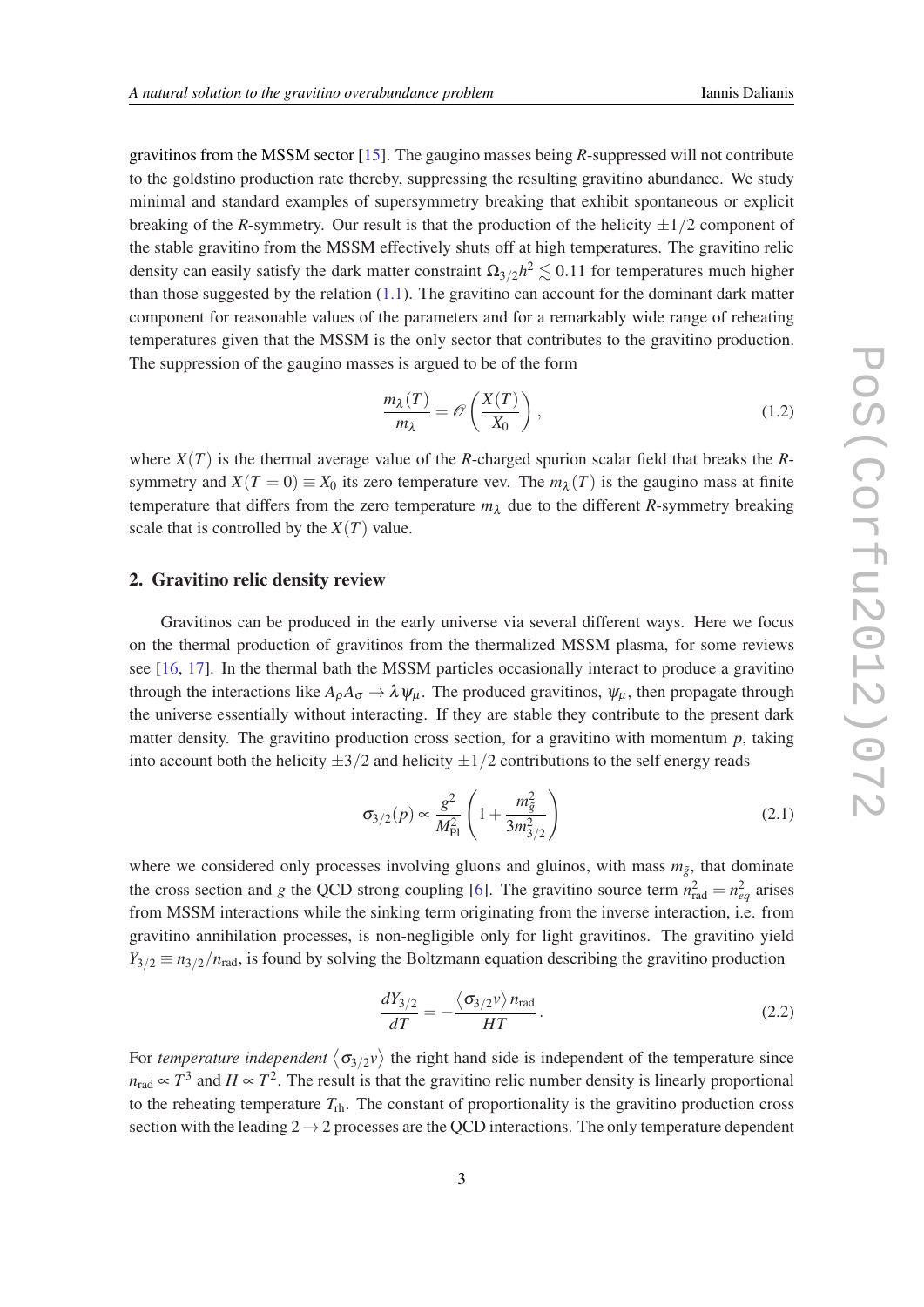<span id="page-3-0"></span>effect as we integrate from  $T_{\text{rh}}$  to *T*, with  $T_{\text{rh}} \gg T$ , is the dilution factor  $g_*(T < 1 \text{ MeV})/g_*(T_{\text{rh}}) =$  $(43/11)/(915/4)$  for the MSSM.

For a light gravitino  $(m_{3/2} < m_{\tilde{g}, \tilde{f}})$  a freezing out temperature can be defined at which the production of gravitino from the MSSM thermal plasma has effectively ceased

$$
T_{3/2}^{f} \sim 2 \times 10^{10} \text{GeV} \left(\frac{m_{3/2}}{10 \text{MeV}}\right)^{2} \left(\frac{1 \text{TeV}}{m_{\tilde{g}}}\right)^{2}.
$$
 (2.3)

Also, the relic abundance is given by

$$
\Omega_{3/2} h^2 \simeq 0.2 \left( \frac{T_{\text{min}}}{10^{10} \text{ GeV}} \right) \left( \frac{100 \text{ GeV}}{m_{3/2}} \right) \left( \frac{m_{\tilde{g}}(\mu)}{1 \text{ TeV}} \right)^2 \tag{2.4}
$$

where  $T_{\min} \equiv \min(T_{\text{rh}}, T_{3}^{f})$  $\binom{5}{3/2}$  i.e. the gravitino relic density is determined as a function of reheating temperature. Therefore, for relatively heavy gravitino, e.g. of the order of GeV, decreasing the reheating temperature the gravitino abundance is truncated. Asking for  $\Omega_{3/2} h^2 \lesssim 0.1$  a bound is applied on the reheating temperature

$$
T_{\rm rh} \lesssim 10^6 \text{GeV} \left( \frac{m_{3/2}}{10 \text{MeV}} \right) \tag{2.5}
$$

when the gluino has mass  $m_{\tilde{g}} \sim 1$  TeV. For gravitino mass  $m_{3/2} \sim 100$  GeV the constraint on the  $\Omega_{\text{DM}} h^2$  constrains the reheating temperature at  $T_{\text{rh}} \lesssim 10^{10}$  GeV. Whether or not these bounds are saturated specifies the percentage of gravitino at the dark matter abundance.

The relic density of the helicity  $\pm 3/2$  gravitino component is given by the expression

$$
\Omega_{3/2}h^2 \simeq 0.1 \frac{m_{3/2}}{100 \,\text{GeV}} \frac{T_{\text{rh}}}{10^{10} \,\text{GeV}} \tag{2.6}
$$

and requiring  $\Omega_{3/2} h^2 \lesssim 0.1$  one obtains

$$
T_{\rm rh} \lesssim 10^{10} \,\mathrm{GeV} \times \frac{100 \,\mathrm{GeV}}{m_{3/2}}\,. \tag{2.7}
$$

# 3. Thermal restoration of the  $U(1)_R$  symmetry

### 3.1 Exact *R*-symmetry

The  $U(1)_R$  symmetry can be an exact symmetry of the theory that breaks spontaneously in the vacuum. A basic model is the following

$$
W = FX + \lambda X \phi \bar{\phi} \tag{3.1}
$$

$$
K = |X|^2 + \varepsilon_4 \frac{|X|^4}{\Lambda_*^2} + \varepsilon_6 \frac{|X|^4}{\Lambda_*^4}
$$
 (3.2)

The superpotential, *W*, is the ordinary gauge mediation superpotential with  $\phi$ ,  $\bar{\phi}$  the messenger fields. The Kähler potential, *K*, for  $\varepsilon_4 = 1$  and  $\varepsilon_6 < 0$  induces spontaneous *R*-symmetry breaking that can be attributed to the integrated out fields that account for the Kähler corrections [\[18](#page-12-0)]. An example is the O'Raifeartaigh-like sector proposed in ref. [[19](#page-12-0)].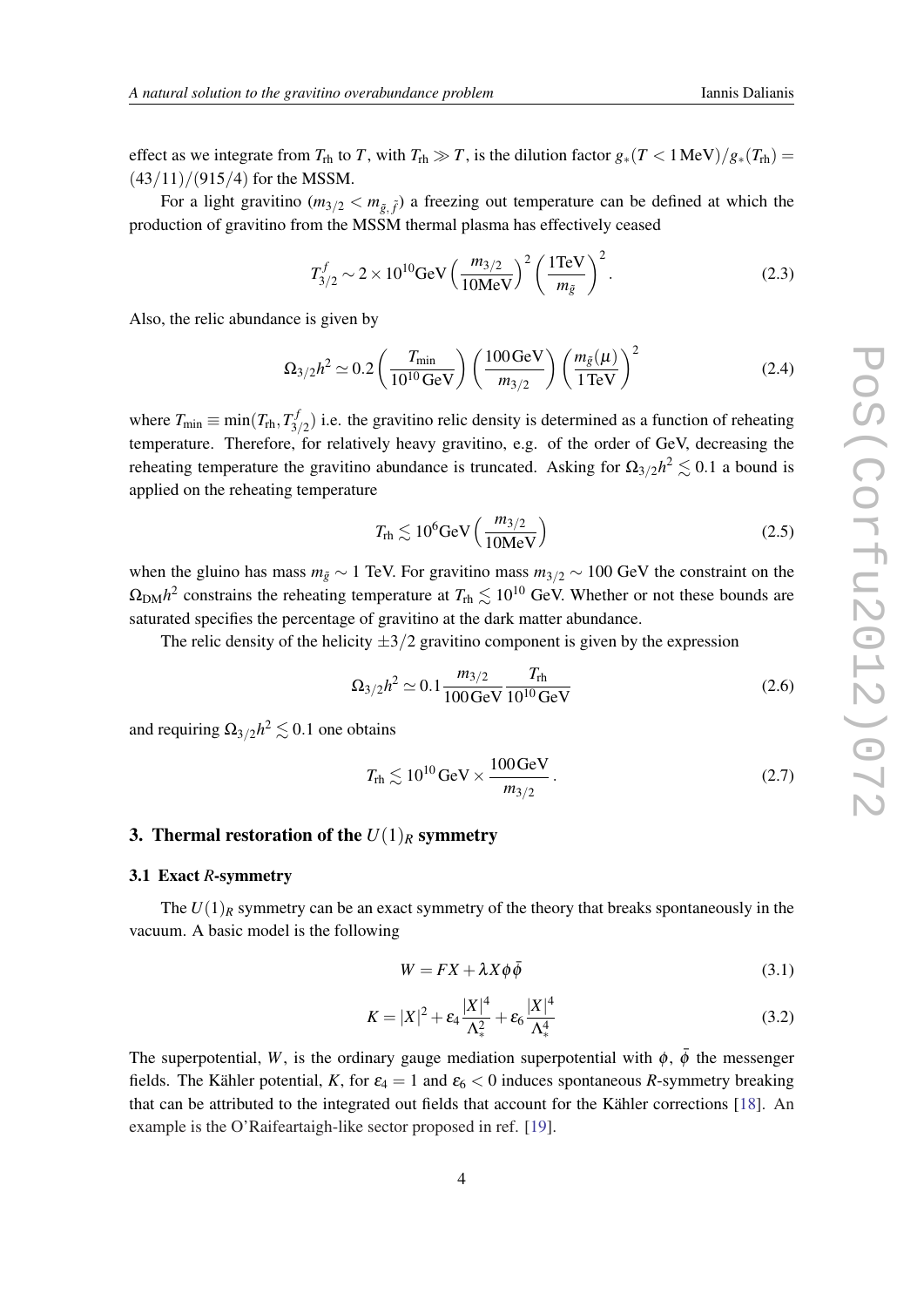<span id="page-4-0"></span>In a thermalized universe it is the messenger fields  $\phi$ ,  $\bar{\phi}$  that control the thermal average value of the *R*-charged spurion *X*-field and thus, the thermal restoration or breaking of the *R*-symmetry. The *R*-symmetry is a symmetry of the vacuum when  $X = 0$  and breaks spontaneously when  $X \neq 0$ . For the above theory [\(3.1](#page-3-0)), ([3.2](#page-3-0)) the *R*-symmetry is restored due to thermal effects [[20\]](#page-12-0) at the temperature [[21,](#page-12-0) [22](#page-12-0), [15](#page-12-0)]

$$
T_{\mathcal{R}} \equiv \frac{4}{\sqrt{N}} \frac{F}{\lambda \Lambda_*}.
$$
\n(3.3)

For the minimal case of a  $5+\overline{5}$  messenger sector i.e. the  $\phi$ ,  $\overline{\phi}$  the messenger quarks and leptons form a single complete  $SU(5)$  representation and  $N = 5$ . The *R*-symmetry breaks via a second order phase transition from  $X = 0$  to  $|X| \sim \Lambda_* / \sqrt{|\varepsilon_6|}$ . The critical temperature (3.3) can be quickly estimated: the spurion has negative squared mass  $4F^2/\Lambda_*^2$  at the origin and receives thermal corrections  $N\lambda^2T^2/4$  from the messenger fields.

## 3.2 Approximate *R*-symmetry

The theory ([3.1](#page-3-0)), [\(3.2\)](#page-3-0) exhibits an exact thermal restoration of the  $U(1)_R$  symmetry. Theories that include explicit  $U(1)_R$  violating terms like the following paradigms [\[23](#page-12-0), [24](#page-12-0)]

$$
W = FX + \lambda X \phi \bar{\phi} + c, \qquad W = FX + \lambda X \phi \bar{\phi} - M\phi \bar{\phi}
$$
 (3.4)

are approximately *R*-symmetric at high temperatures. Indeed, for high enough temperatures the *R*violating terms *c* and  $M\phi\bar{\phi}$  are negligible and an approximate *R*-symmetry restoration takes place. This can be seen from the evolution of the thermal average value for the *R*-charged *X* field coupled with *N* messenger fields  $\phi$  and  $\bar{\phi}$  in the fundamental representation. For  $\varepsilon_4 = -1$  and negligible sixth order Kähler corrections we find

$$
X_{min}^{(c)}(T) = \frac{4\frac{c}{M_{\text{Pl}}^2}F - \frac{2Fc}{3\Lambda_*^2M_{\text{Pl}}^2}T^2}{8\frac{F^2}{\Lambda_*^2} + \frac{N}{2}\lambda^2T^2}, \qquad X_{min}^{(M)}(T) = \frac{\frac{1}{2}M\lambda T^2}{8\frac{F^2}{\Lambda_*^2} + \frac{N}{2}\lambda^2T^2}
$$
(3.5)

The *R*-symmetry breaking scale is the vev  $\langle X \rangle \equiv X_0$ . For the case of gravitational stabilization the vev is the  $X_0^{(c)} = c\Lambda_*^2/(2FM_{\rm Pl}^2)$ . For the messenger mass case, after the translation  $X \to M/\lambda$  – *X* it is  $X_0^{(M)} = M/\lambda$ .

According to (3.5) the thermal average value tends to restore the *R*-symmetry. We can parametrize the degree of the *R*-symmetry breaking by defining the parameter  $b_R$ :

$$
b_R(T) \equiv \frac{X(T)}{X_0}.
$$
\n(3.6)

Temperatures higher than the cut-off scale are not expected (for  $\Lambda_* \gtrsim 10^{-4} M_{Pl}$ ) since a thermal equilibrium cannot be achieved. Thus, for the case of gravitational stabilization the second term at the numerator (3.5) is negligible. The parameter  $b_R$  takes the universal (for both cases) form

$$
b_R(T) = \frac{\left(4\frac{F}{\Lambda_*}\right)^2}{\left(4\frac{F}{\Lambda_*}\right)^2 + N\lambda^2 T^2}
$$
\n(3.7)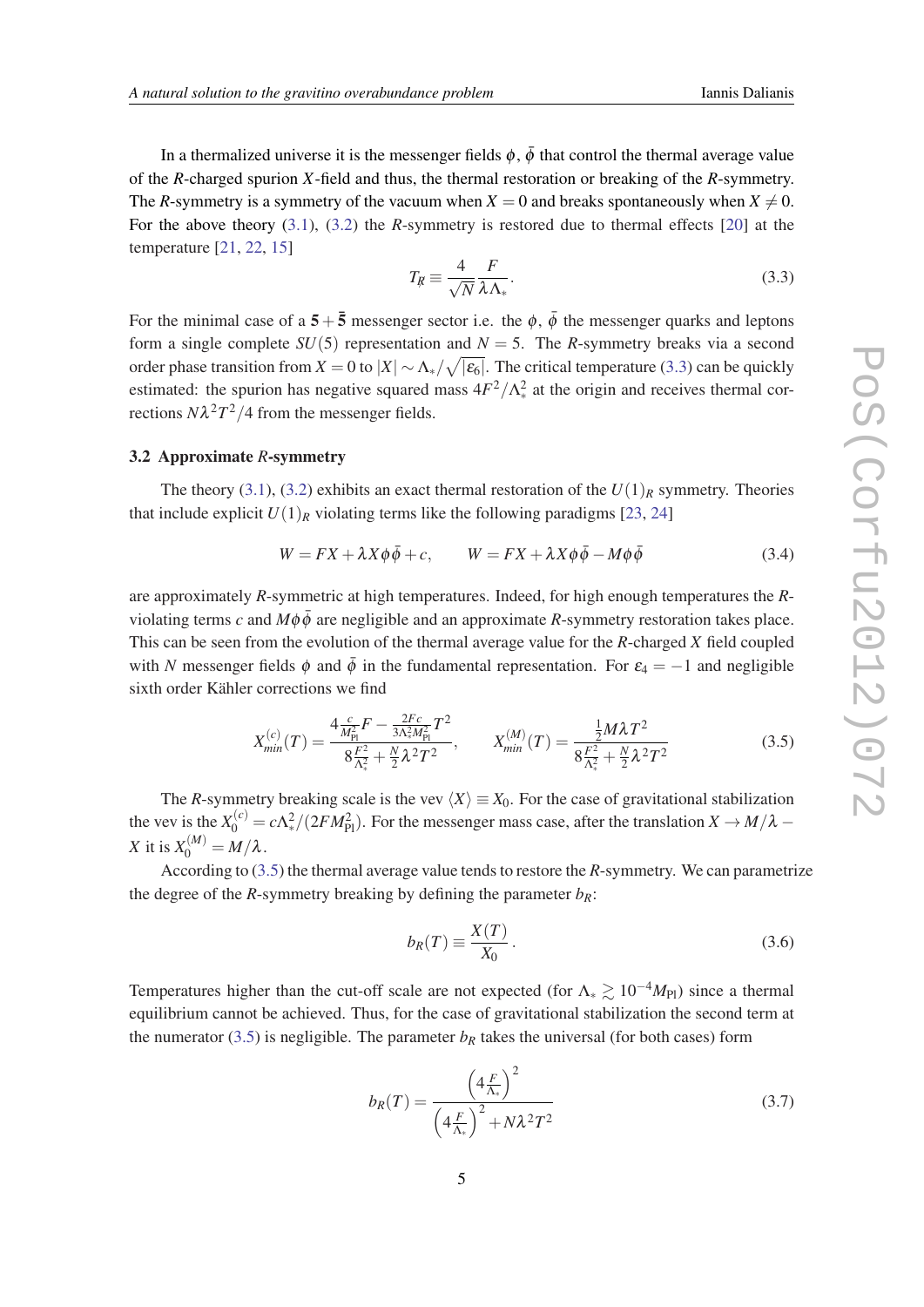From the definition of  $T_{\rm R}$ , eq. [\(3.3\)](#page-4-0), the ([3.7](#page-4-0)) is recast to the simpler form

$$
b_R(T) = \frac{1}{1 + \left(\frac{T}{T_R}\right)^2}.
$$
\n
$$
(3.8)
$$

Obviously, when  $T \rightarrow 0$  the *R*-symmetry breaking scale takes its maximum value, i.e. the zero temperature one, and when  $T \to \infty$  the *R*-symmetry is restored. In other words, the  $b_R(T)$  parametrizes the *R*-symmetry breaking scale at finite temperature with respect to the zero temperature scale. We note that  $T_R = T(b_R = 0.5)$ .

#### 4. Gravitino thermal production revisited

The supersymmetric Lagrangian contains the gauge interaction terms

$$
\mathcal{L}_{gauge} = \int d^4x d^2\theta \left\{ \frac{1}{4} W_1^{\alpha} W_{1\alpha} + \frac{1}{2} \text{tr}(W_2^{\alpha} W_{2\alpha}) + \frac{1}{2} \text{tr}(W_3^{\alpha} W_{3\alpha}) \right\} + \text{h.c}
$$

$$
+ \int d^4x d^2\theta d^2\bar{\theta} \left( \sum_{ij} \Phi_i^{\dagger} e^{g_j V_j} \Phi_i + \text{h.c} \right) \tag{4.1}
$$

where  $V_i$  are the vector and  $W_{i\alpha}$  the corresponding field strength superfields associated to  $U(1)_Y$ ,  $SU(2)$  and  $SU(3)$  for  $j = 1,2,3$  respectively. The complete supersymmetric Lagrangian (without the soft terms) includes also the superpotential Yukawa interactions and the Higgs sector. The (4.1) apart from being gauge invariant it is also *R*-invariant. For instance, the  $W^{\alpha}W_{\alpha}$  has *R* charge +2 and by a  $U(1)_R$  rotation it transforms to  $e^{2i\alpha}W^{\alpha}W_{\alpha}$  which cancels out with the corresponding rotation at the Grassmannian variable *d* <sup>2</sup>θ → *e* <sup>−</sup>2*i*α*d* <sup>2</sup>θ. Introducing an explicit *Majorana* gaugino mass in a supersymmertic manner extends the Lagrangian (4.1) with the part

$$
\mathcal{L}_{\text{gaugino}} = \int d^4x d^2\theta \left\{ \frac{1}{4} 2\theta \theta m_{\lambda_1} W_1^{\alpha} W_{1\alpha} + \frac{1}{2} 2\theta \theta m_{\lambda_2} \text{tr}(W_2^{\alpha} W_{2\alpha}) + \frac{1}{2} 2\theta \theta m_{\lambda_3} \text{tr}(W_3^{\alpha} W_{3\alpha}) \right\} \tag{4.2}
$$

which breaks the *R*-symmetry. Thereby the radiatively generated at 1-loop gaugino masses by the operator  $\int d^2\theta \ln X W^{\alpha} W_{\alpha} + \text{h.c.}$ 

$$
m_{\lambda} = \frac{\alpha}{4\pi} \frac{\lambda F}{M_{\text{mess}}} = \frac{\alpha}{4\pi} \frac{F}{X_0}
$$
(4.3)

should *not* be expected if the *vacuum* of the theory is *R*-symmetric.

The crucial consequence of the thermal tendency to restore the *R*-symmetry is that the gravitino cross section from the scattering processes off MSSM thermal radiations,  $\langle \sigma_{3/2} v \rangle$ , becomes thermal dependent. Since the gaugino masses,  $m_{\lambda}$ , require an insertion of both the scalar and auxiliary components of *X*, while the scalars require only auxiliary components, the gauginos become lighter than the sfermions as  $X(T)$  decreases by  $\mathcal{O}(X(T)/X_0)$ . In the models of ordinary gauge mediation, that we investigate here, there is no hierarchy between the sfermions and the gauginos at zero temperature, i.e. *m*<sub>λ</sub> ∼ *m*<sub>*j*</sub><sup>2</sup>. Hence, due to the *R*-symmetry as the temperature increases and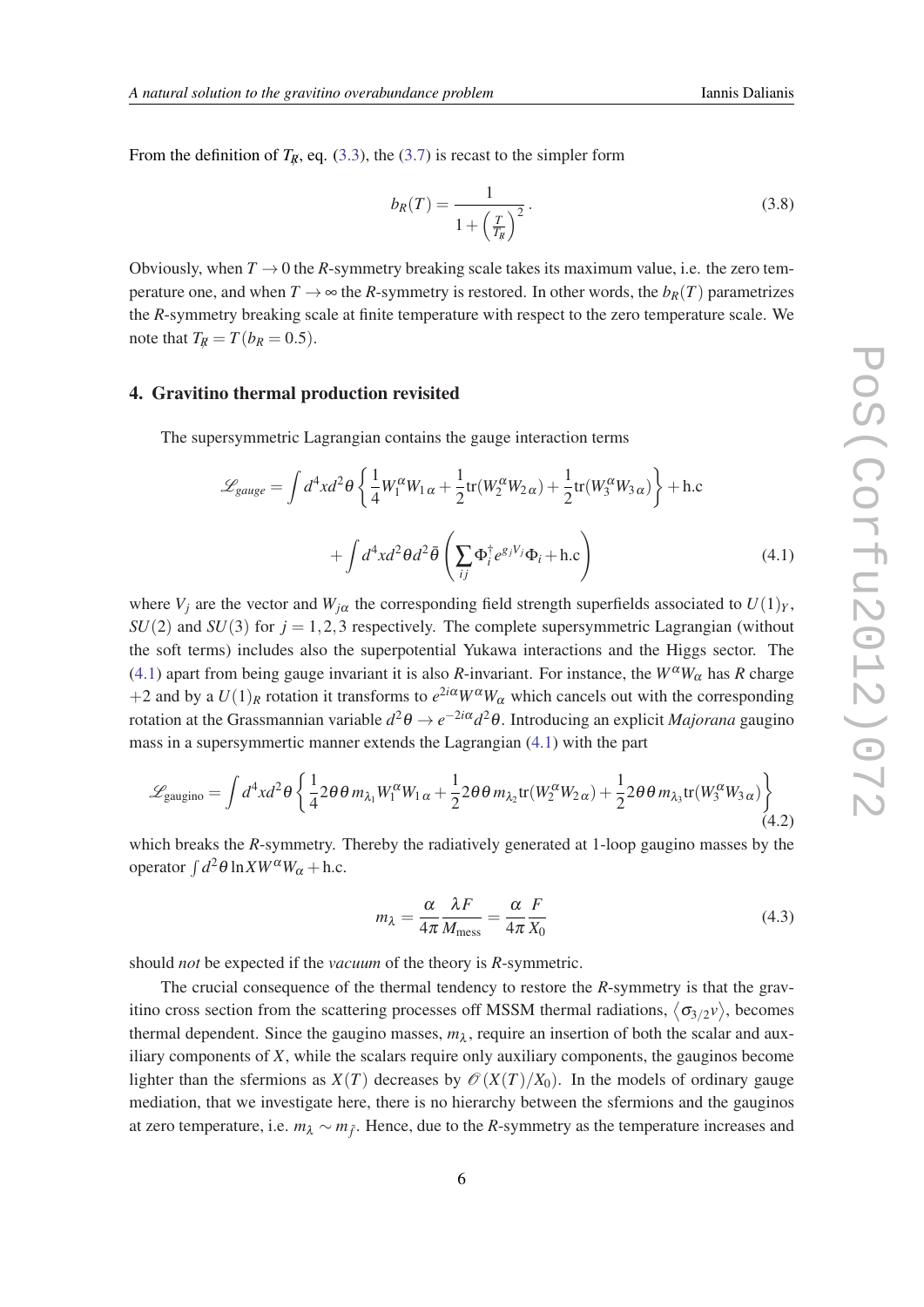<span id="page-6-0"></span>the  $X(T)$  is driven to the origin the gauginos masses minimize compared to the zero temperature gaugino masses. We claim a scaling:

$$
\frac{m_{\lambda}(T)}{m_{\lambda}(T=0)} = \mathcal{O}\left(\frac{X(T)}{X_0}\right) = \mathcal{O}(b_R). \tag{4.4}
$$

Here we will consider that:  $m_{\lambda}(T)/m_{\lambda}(T=0) = b_R(T)$ .

The above arguments suggest a thermally sensitive cross section for the production of gravitinos from scattering processes off the thermal radiations. Considering the dominant QCD  $2 \rightarrow 2$ processes the ([2.1](#page-2-0)) cross section becomes temperature dependent

$$
\sigma_{3/2}(p,T) \propto \frac{g^2}{M_{\rm Pl}^2} \left( 1 + b_R^2(T) \frac{m_{\tilde{g}}^2}{3m_{3/2}^2} \right). \tag{4.5}
$$

We note that the gluino mass has already a mild dependence on the temperature due to the renormalization of the gauge coupling constants that has been taken into account.

Another subtle point is whether the finite temperature effects enhance the gravitino mass or the goldstino coupling. This was discussed at ref. [[25\]](#page-12-0) and [\[26\]](#page-12-0) where it was shown that thermal effects do *not* give contribution to the gravitino production rate.

Here, we are considering an opposite effect: at high temperatures the goldstino generation rate may be suppressed due to the *R*-symmetry restoration. The formula that gives the gravitino abundance  $Y_{3/2}$  is given by ([2.2](#page-2-0)). According to our arguments the right hand side of the equation is not any more temperature independent but it reads:

$$
\frac{dY_{3/2}}{dT} = -\frac{\langle \sigma_{3/2}(T)v \rangle n_{\text{rad}}}{HT}.
$$
\n(4.6)

For gravitino of mass  $m_{3/2}$  < 100 GeV we can neglect the yield of the helicity  $\pm 3/2$  component for temperatures less than  $10^{12} m_{3/2}^{-1}$  GeV<sup>2</sup>, see [\(2.7\)](#page-3-0). Focusing on the interactions of the helicity  $\pm 1/2$  modes then the yield variable  $Y_{3/2}$  is given by

$$
Y_{3/2}(T) - Y_{3/2}(T_{\rm rh}) = -\frac{g_*(T)}{g_*(T_{\rm rh})} \left\{ \frac{n_{\rm rad} \left\langle \sigma_{3/2}^{(1/2)} v \right\rangle}{HT} \right\} \int_{T_{\rm rh}}^T dT \, b_R^2(T) \tag{4.7}
$$

where

$$
\left\langle \sigma_{3/2}^{(1/2)}(T)v \right\rangle = \left\langle \sigma_{3/2}^{(1/2)}v \right\rangle b_R^2(T) \tag{4.8}
$$

as we can see from (4.5). We remind the reader that the quantity in the brackets is temperature independent.

Another point that should be taken into consideration is whether the processes that involve chiral supermultiplets, i.e. quark and squarks, contribute to the production of the helicity  $\pm 1/2$ component. If their contribution is non negligible then the suppression, due to the *R*-symmetry, of the goldstino production may not be significant if the massive (not-suppressed by the *R*-symmetry) sfermions take over the gluino-trancated production process. However, the goldstino production rate from chiral supermultiplets is proportional to  $m_{\tilde{f}}^4$  which is suppressed at high energies compared to the gluino contribution for dimensional reasons: the interactions of the gravitino to gauge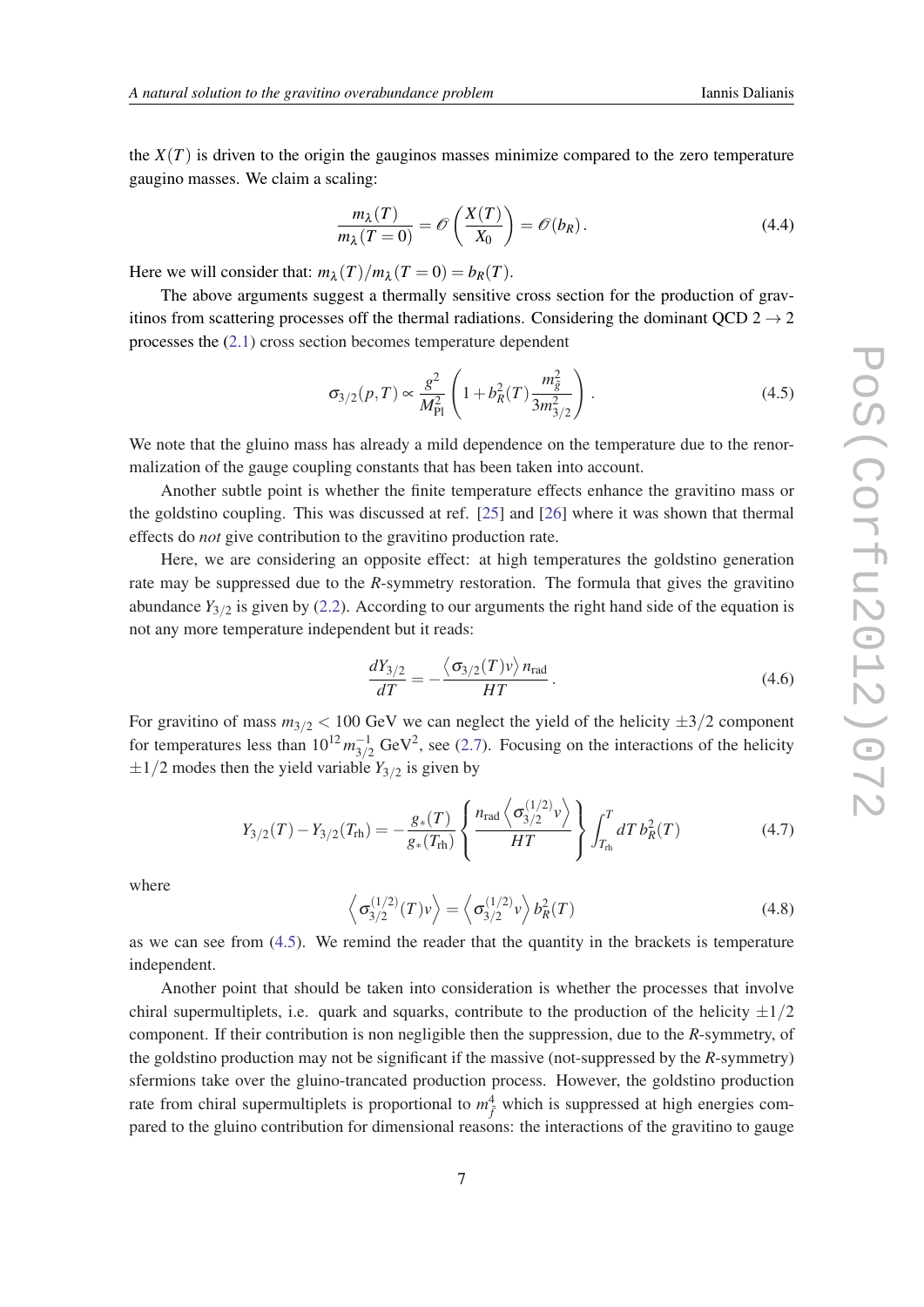<span id="page-7-0"></span>supermultiplets are described by dimension-five operators and those to chiral supermultiplets by dimension-four ones. Hence, at high temperatures,  $m_{\tilde{q}}$ ,  $m_{\tilde{g}} \ll T$ , contributions involving the cubic goldstino-quark-squark coupling are suppressed by  $m_{\tilde{q}}^2/T^2$  relative to the gluino contributions. Hence, we can focus only at those  $2 \rightarrow 2$  reactions where at least one of the three other external particles is a member of a gauge supermultiplet and ignore those with chiral supermultiplets altogether.

# 4.1 Exact *R*-symmetry thermal restoration

For models that exhibit exact thermal restoration of the  $U(1)_R$  symmetry the  $b_R(T)$  can be approximated by a step function<sup>1</sup>:  $b_R(T > T_R) = 0$  and  $b_R(T < T_R) = 1$ . Hence, the gravitino yield ([4.7\)](#page-6-0) reads in this case:

$$
Y_{3/2}(T) - Y_{3/2}(T_{\rm rh}) = -\frac{g_*(T)}{g_*(T_{\rm rh})} \left\{ \frac{n_{\rm rad} \left\langle \sigma_{3/2}^{(1/2)} v \right\rangle}{HT} \right\} \int_{T_{\rm g}}^T dT \, b_R^2(T) \tag{4.9}
$$

$$
\simeq \frac{g_*(T)}{g_*(T_R)} \left\{ \frac{n_{\text{rad}} \left\langle \sigma_{3/2}^{(1/2)} v \right\rangle}{HT} \right\} \Bigg|_{T_R} T_R \tag{4.10}
$$

where we took into account that  $T \ll T_{\mathcal{R}}$ . Also,  $Y_{3/2}(T_{\text{rh}}) \sim 0$  since we consider that the dominant source of gravitino production are the scatterings in the thermal plasma and any pre-inflationary abundance was diluted by inflation. Therefore, for  $T < 1$  MeV, i.e. after nucleosynthesis, for a decoupled gravitino and for  $T_{\text{rh}} > T_R$  the gravitino yield is

$$
Y_{3/2} \simeq 1.1 \times 10^{-10} \left( \frac{T_R}{10^{10} \,\text{GeV}} \right) \left( \frac{100 \,\text{GeV}}{m_{3/2}} \right) \left( \frac{m_{\tilde{g}}(\mu)}{1 \,\text{TeV}} \right)^2 \tag{4.11}
$$

and the relic density,

$$
\Omega_{3/2} h^2 \simeq 0.2 \left( \frac{T_R}{10^{10} \text{ GeV}} \right) \left( \frac{100 \text{ GeV}}{m_{3/2}} \right) \left( \frac{m_{\tilde{g}}(\mu)}{1 \text{ TeV}} \right)^2.
$$
 (4.12)

The  $T_R$  temperature,  $T_R = 4F/(\lambda \Lambda_{*})$ √ *N*), can be written it in terms of the gravitino mass

$$
T_{\mathcal{R}} = \frac{4}{\sqrt{N}} \frac{\sqrt{3}m_{3/2}M_{\text{Pl}}}{\lambda \Lambda_*} = 4 \frac{\sqrt{3}m_{3/2}}{\lambda \Lambda_*} 2.4 \times 10^{18} \,\text{GeV}
$$
 (4.13)

and the gravitino relic density is recast into

$$
\Omega_{3/2}h^2 = 0.2 \times \frac{16.6}{\sqrt{N}} \left( \frac{10^{10} \text{GeV}}{\lambda \Lambda_*} \right) \left( \frac{m_{\tilde{g}}(\mu)}{1 \text{TeV}} \right)^2.
$$
 (4.14)

This is a remarkable result. Firstly, the gravitino abundance does *neither* depend on the gravitino mass *nor* on the reheating temperature. Secondly, the quantities which control the yield are the

<sup>&</sup>lt;sup>1</sup>This is indeed an approximation since a second order phase transition is not a discontinuous process; instead at the critical temperature  $T_X$  there is no barrier and the transition occurs smoothly.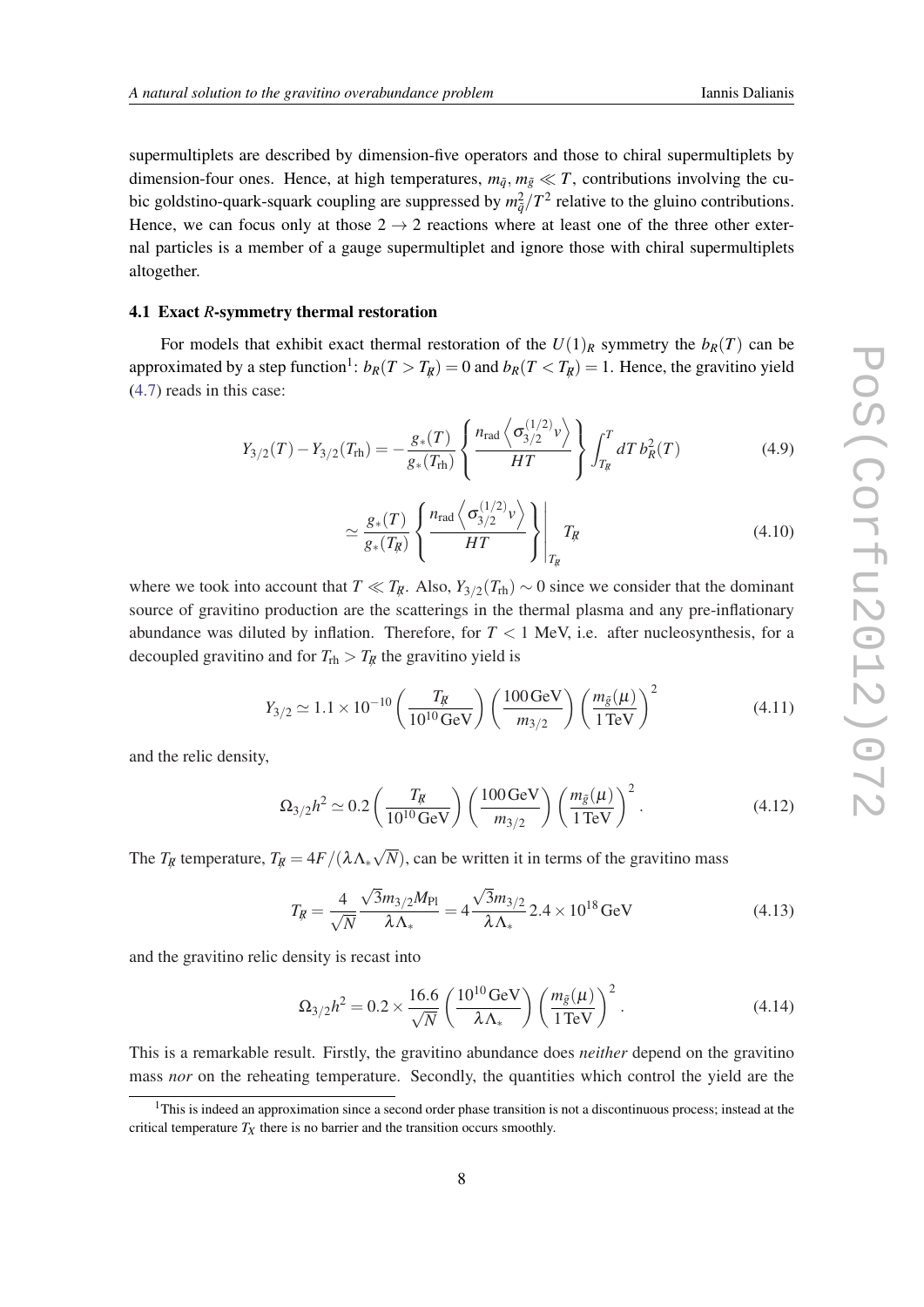supersymmetry breaking fundamental parameters  $\lambda$  and  $\Lambda_*$ . For  $\sqrt{N} = \mathcal{O}(1-7)$ , the gravitino does not overclose the universe when

$$
\lambda \Lambda_* \gtrsim 10^{11} \,\text{GeV}.\tag{4.15}
$$

It can account for the dominant dark matter component when  $\lambda \Lambda_{*} \sim 10^{11}$ ; for example, when  $\lambda = 10^{-5}$  and  $\Lambda_* = 10^{16}$  GeV =  $\mathcal{O}(\text{GUT})$  scale, the gravitino is the dark matter of the universe given that the MSSM scatterings are the leading source of gravitino production.

### 4.2 Approximate *R*-symmetry thermal restoration

For models that break explicitly the *R*-symmetry the  $b_R(T)$  is given by  $b_R(T) = [1 + (T/T_R)^2]^{-1}$ and the relevant part of the integral [\(4.7\)](#page-6-0) is

$$
\int_{T_{\rm rh}}^T dT \, b_R^2(T) = \frac{1}{2} T_R \left\{ \frac{T_R T}{T_R^2 + T^2} + \text{Arctan}\left(\frac{T}{T_R}\right) \right\} \Big|_{T_{\rm rh}}^T. \tag{4.16}
$$

For,  $T < 1$  MeV, i.e. after nucleosynthesis we expect  $T \ll T_R$ ,  $T_{\text{rh}}$ . Hence,

$$
\int_{T_{\text{rh}}}^{T} dT \, b_R^2(T) \cong -\frac{1}{2} T_{\text{fl}} \left\{ \frac{T_{\text{fl}} T_{\text{rh}}}{T_{\text{fl}}^2 + T_{\text{rh}}^2} + \text{Arctan}\left(\frac{T_{\text{rh}}}{T_{\text{fl}}}\right) \right\} \tag{4.17}
$$

For reheating temperatures higher than the  $T_{\rm f}$ , which are the cases that we are interested in, and especially for  $T_{\text{rh}} \gg T_R$  the integral approximates to

$$
\int_{T_{\text{rh}}}^{T} dT \, b_R^2(T) \simeq -\frac{1}{2} T_{\text{fl}} \text{Arctan}\left(\frac{T_{\text{rh}}}{T_{\text{fl}}}\right) - \frac{1}{2} T_{\text{fl}}\left(\frac{T_{\text{fl}}}{T_{\text{rh}}}\right) \tag{4.18}
$$

$$
\simeq -\frac{1}{2}T_{\mathcal{R}} \text{Arctan}\left(\frac{T_{\text{rh}}}{T_{\mathcal{R}}}\right) \equiv -\frac{\theta_{\text{rh}}}{2}T_{\mathcal{R}}
$$
\n(4.19)

where,  $\theta_{\rm rh} \equiv \text{Arctan}(T_{\rm rh}/T_R)$  a coefficient that is roughly of order one:  $\pi/4 < \theta_{\rm rh} < \pi/2$ .

For  $T_{\text{rh}} = T_R$  the integral takes the value

$$
\int_{T_{\text{th}}}^{T} dT \, b_R^2(T) = -\frac{T_R}{4} - \frac{T_R}{2} \frac{\pi}{4} \tag{4.20}
$$

while for reheating temperatures lower than  $T_R$ , i.e.  $T_{\text{rh}} < T_R$  the value is

$$
\int_{T_{\text{rh}}}^{T} dT \, b_R^2(T) \simeq -\frac{1}{2} T_{\text{rh}} - \frac{T_R}{2} \text{Arctan}\left(\frac{T_{\text{rh}}}{T_R}\right). \tag{4.21}
$$

Taking into account that, Arctan $x = x - x^3/3 + x^5/5 - x^7/7 + \ldots$ , the integral for temperatures for  $T_{\text{rh}} < T_R$  converges to the  $(-)T_{\text{rh}}$  value as expected.

The conclusion is that for the high reheating temperatures  $T_{\text{rh}} > T_R$  the integral is  $-T_R \theta_{\text{rh}}/2$  or roughly  $-T_R/2$ . Therefore the ([4.7](#page-6-0)) reads

$$
Y_{3/2}(T) - Y_{3/2}(T_{\rm rh}) = -\frac{g_*(T)}{g_*(T_{\rm rh})} \left\{ \frac{n_{\rm rad} \left\langle \sigma_{3/2}^{(1/2)} v \right\rangle}{HT} \right\} \int_{T_{\rm rh}}^T dT \, b_R^2(T) \Rightarrow \tag{4.22}
$$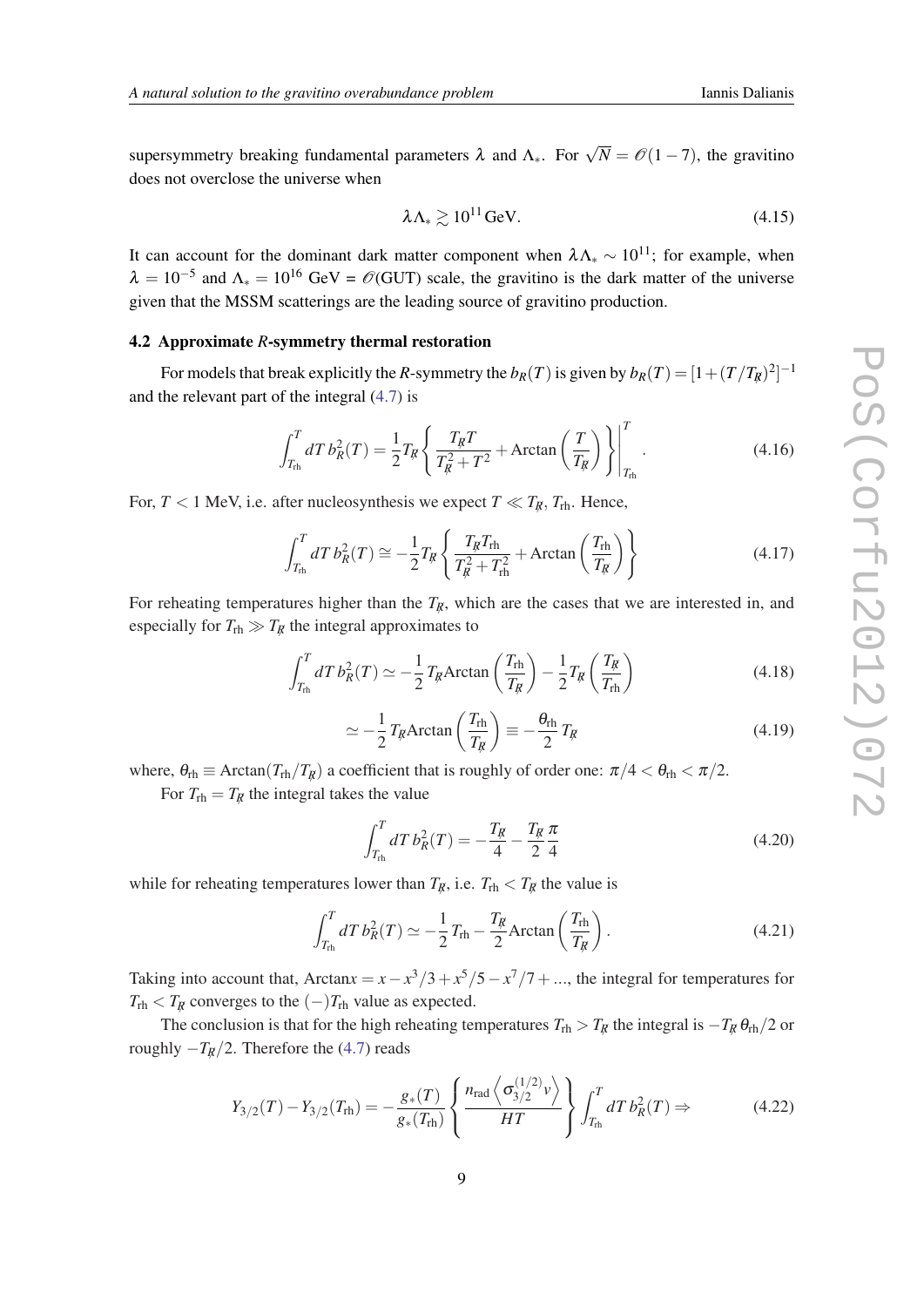$$
Y_{3/2}(T) \simeq \frac{g_*(T)}{g_*(T_0)} \left\{ \frac{n_{\text{rad}} \left\langle \sigma_{3/2}^{(1/2)} v \right\rangle}{HT} \right\} \Bigg|_{T_0} \frac{T_R}{2} \tag{4.23}
$$

<span id="page-9-0"></span>where we considered the coefficients  $g_*$  to be dominated by the temperature  $T_{\rm R}$ . The contribution of the gravitino abundance to the energy density of the universe is half times that of ([4.12\)](#page-7-0)

$$
\Omega_{3/2} h^2 \simeq 0.2 \left( \frac{T_0/2}{10^{10} \,\text{GeV}} \right) \left( \frac{100 \,\text{GeV}}{m_{3/2}} \right) \left( \frac{m_{\tilde{g}}(\mu)}{1 \,\text{TeV}} \right)^2. \tag{4.24}
$$

and substituting  $T_{\overline{k}} = 4F/($ √ *N*λΛ∗) it is recast to

$$
\Omega_{3/2}h^2 \simeq 0.1 \times \frac{16.6}{\sqrt{N}} \left( \frac{10^{10} \text{GeV}}{\lambda \Lambda_*} \right) \left( \frac{m_{\tilde{g}}(\mu)}{1 \text{TeV}} \right)^2.
$$
 (4.25)

We see that when the superpotential has an approximate  $U(1)_R$  symmetry the result is basically the same with that of an exact *R*-symmetric superpotential. Hence, in terms of the gravitino relic abundance the (softly) *R*-violating theories behave much like the exact *R*-symmetric theories.

It is interesting to note that the all important temperature  $T_R$  has *no* dependence on the *R*symmetry breaking parameters  $c$  and  $M$ . Although they define the supersymmetry breaking vev  $X_0$ they cancel out at the ratio  $b_R(T) = X(T)/X_0$ .

We mention, that in the case of approximate *R*-symmetric models the gravitino abundance is suppressed by a factor of two compared with the case of exact restoration of the *R*-symmetry. At first sight this seems a paradox for, the expectation may have been that the gravitino production is stronger suppressed when an exact restoration of the *R*-symmetry takes place than when the restoration is approximate. However, we believe that this small discrepancy originates from the fact that we simplified the thermal evolution of the  $X(T)$  by assuming a step-like behaviour while the symmetry breaking occurs smoothly via a graduate increase of the mean value of the scalar field. The  $T_{\rm fR}$  value of the integral [\(4.9](#page-7-0)) should be considered as the maximal and thus, the  $Y_{3/2}$ bound in this case is a conservative one.

Finally, we would like to comment on the production of gravitinos from the thermal plasma due to the top Yukawa coupling, an effect considered at [\[8\]](#page-11-0). The production rate is enhanced by the additional term

$$
\gamma_{\rm top} = 1.30 \frac{9\lambda_t T^6}{2M_{\rm Pl}^2 \pi^5} \left( 1 + \frac{A_t^2}{3m_{3/2}^2} \right) \tag{4.26}
$$

apart from the processes involving gauge supermultiplets, i.e. these that we have already analysed:

$$
\gamma_V = \frac{T^6}{2(2\pi)^3 M_{\text{Pl}}^2} \sum_{N=1}^3 n_N \left(1 + \frac{m_{\lambda_N}^2}{3m_{3/2}^2}\right) f_N \tag{4.27}
$$

where  $f_N$  a factor which includes the gauge couplings. According to [\[8\]](#page-11-0) the production processes that include the top quark Yukawa coupling enhance the gravitino production rate by almost 10% or more if the *A<sup>t</sup>* is bigger than the gaugino masses. This effect can become very important when the production of the helicity  $\pm 1/2$  component is suppressed by the vanishing gaugino masses. However, much like the gaugino masses, the *A*-terms require interactions which violate the  $U(1)_R$ symmetry and therefore, we expect to be suppressed as well at high temperatures.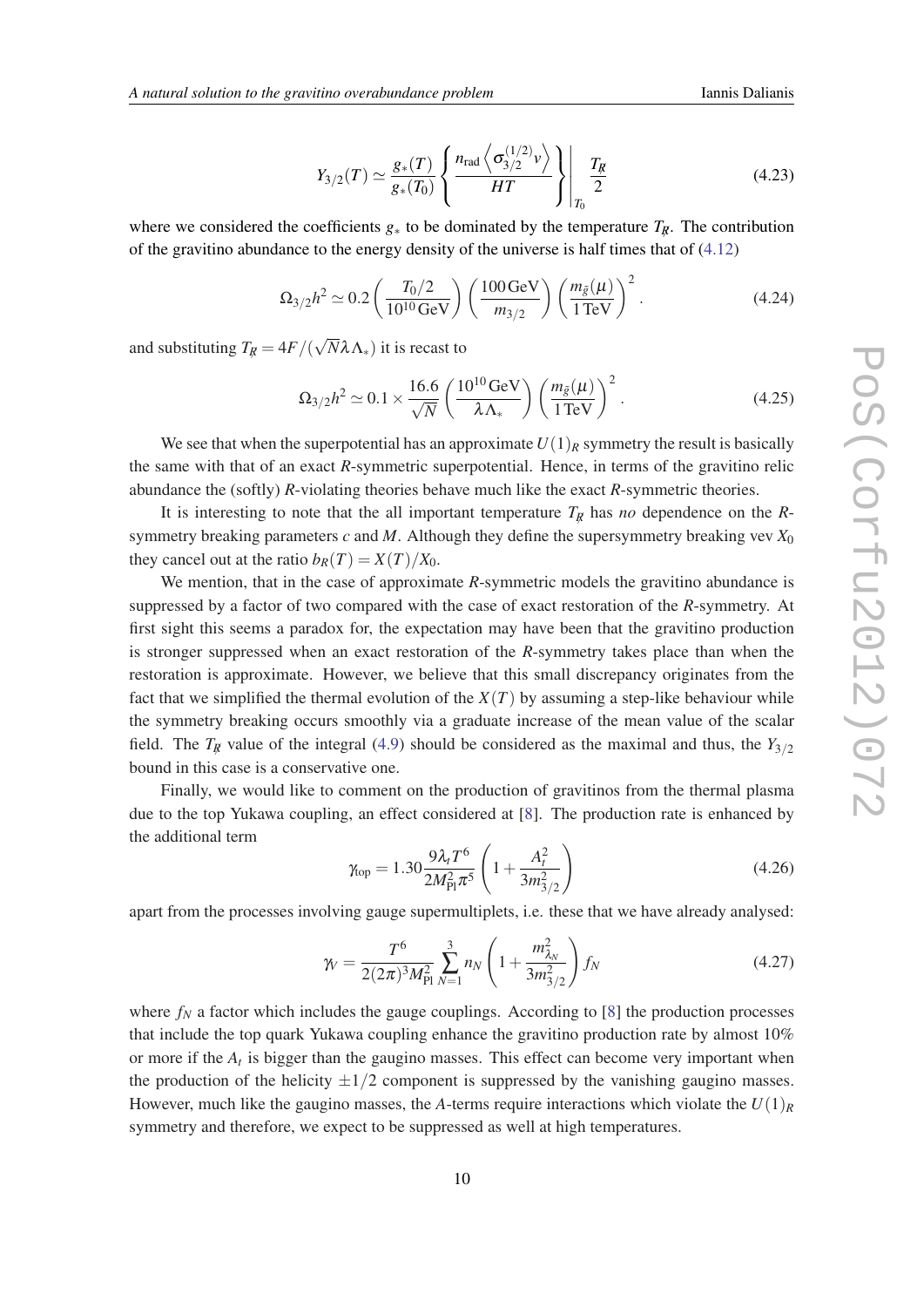#### 4.3 Conclusions and discussion

The standard paradigm in cosmology is that the dark matter is a weak interacting massive particle (WIMP). The weak interactions can maintain the dark matter in thermal equilibrium with the observable particles in the early universe until  $T_f \sim M_{\text{WIMP}}/20$ . When the WIMP stops annihilating efficiently it freezes out and its relic abundance is given by the approximate formula

$$
\Omega_{WIMP} h^2 \simeq 0.1 \left(\frac{x_f}{10}\right) \left(\frac{1 \times 10^{-26} \text{cm s}^{-1}}{\langle \sigma v \rangle}\right). \tag{4.28}
$$

where  $x_f \equiv M_{\text{WIMP}}/T_f$  at the time of the freeze out. The fact that WIMP cross section value gives roughly  $\Omega_{\text{WIMP}} \sim 0.1$  makes the neutralino dark matter a compelling candidate. The very attractive feature of the (4.28) is that it is independent of the reheating temperature given that  $T_{\text{rh}} \gtrsim M_{\text{DM}}/20$ , in order the WIMP to equilibrate.

A similar behaviour is suggested by the ([4.24\)](#page-9-0) for the gravitino:

$$
\Omega_{3/2}h^2 \simeq 0.1 \times \frac{16.6}{\sqrt{N}} \left( \frac{10^{10} \text{GeV}}{\lambda \Lambda_*} \right) \left( \frac{m_{\tilde{g}}(\mu)}{1 \text{TeV}} \right)^2.
$$
 (4.29)

The abundance depends on the product  $\lambda \Lambda_{\ast}$  i.e. on fundamental quantities of supersymmetry breaking. A theory with a physical cut off  $\Lambda_*$  related to the GUT scale and a coupling  $\lambda \sim 10^{-5}$ which is naturally small in the sense that small Yukawa coupling values are expected in the IR macroscopic theory. In addition, considering that the supersymmetry breaking local minimum must be thermally preferred [\[22](#page-12-0)] we conclude that small values of the coupling  $\lambda$  are favourable. Decreasing the cut off and increasing the value of the coupling renders the supersymmetry preserving vacuum more attractive. Hence, we find an interesting window of values where the supersymmetry breaking vacuum is selected and the gravitino does not overclose the universe, or even accounts for the dominant dark matter component. This parameter space also specifies the gravitino mass range.

Furthermore, the gravitino yield from the MSSM is independent of the reheating temperature given that the reheating temperature is larger than  $T_R$ . According to ([2.6](#page-3-0)), for example a gravitino with mass 1 GeV constrains the reheating temperature to be  $T_{\text{rh}} \lesssim 10^{12}$  GeV which is  $10^4$ times relaxed relatively to the conventional bound [\(2.5](#page-3-0)). If there are no other sources that generate gravitinos then the reheating temperature is bounded from above only by helicity  $\pm 3/2$  gravitino component yield. In fact, the allowed window of the reheating temperatures is remarkably wide.

In this letter we have focused on the gravitino production solely by the MSSM sector. Generically the restoration of the *R*-symmetry implies that the messengers fields are thermalized. Due to the direct superpotential coupling between the messengers and the goldstino superfields the thermalized messengers can efficiently generate goldstinos imposing strict bounds on the reheating temperature and the GMSB parameters. Furthermore, during an *R*-symmetric phase the spurion *X* is displaced from the zero temperature minimum and under certain circumstances its oscillations dominate the energy density of the universe. We mention that there is a parameter space that the gravitino yield from messenger thermal scatterings and decays is subleading and the spurion does not produce late entropy. If the values of the GMSB models parameters lie in this region of the parameter space then the gravitino production is dominated by the MSSM sector and the results of this work are valid for the total gravitino abundance. More details about the gravitino production from the MSSM and GMSB sector in the thermalized early universe can be found in the ref. [[27\]](#page-12-0).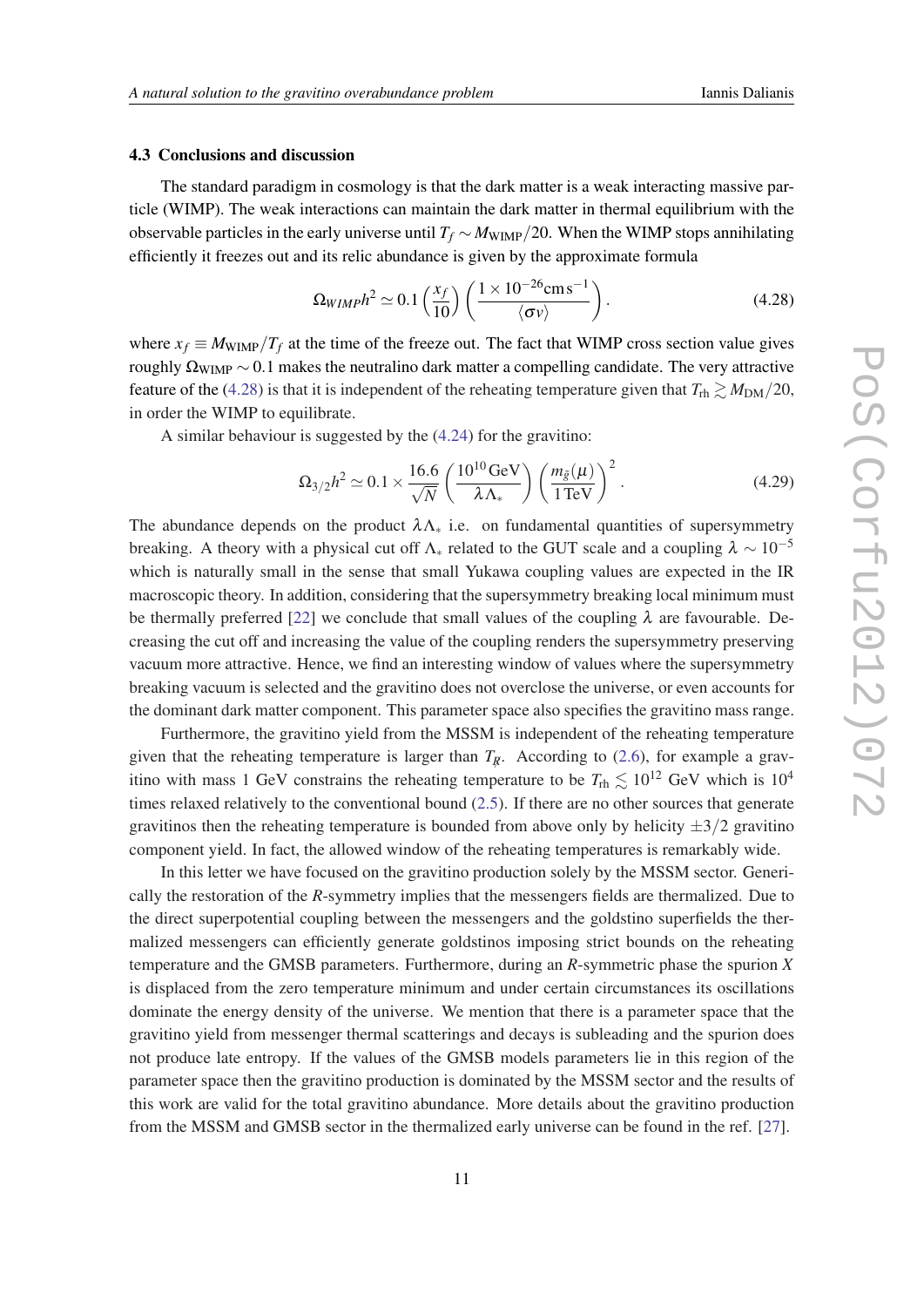<span id="page-11-0"></span>We emphasize that the all important temperature is the  $T_{\mathcal{R}} = 4F/(\lambda \Lambda_{*})$ √ *N*). Its order of magnitude can be understood easily by recalling that the mass of the spurion *X* (which at the tree-level is a flat direction) is  $m_X \sim F/\Lambda_*$  and its thermal mass is  $\delta m_X^T \sim \sqrt{N} \lambda T$ , hence

$$
T_{\mathcal{R}} \sim \frac{m_X}{\sqrt{N}\lambda}.\tag{4.30}
$$

The  $m_X \sim F/\Lambda_*$  is of the order of the TeV scale thereby, it is the smallness of the Yukawa coupling to the messenger fields that makes the  $T_R$  large suggesting a GeV mass range gravitino for dark matter.

## Acknowledgments

I would like to thank the organizers of the Corfu Summer Institute 2012 and the Research Centre TR33 for giving me the oppotrunity to present my work in their workshop. I would also like to thank Laura Covi and Manuel Drees for discussion and comments.

# References

- [1] S. Dimopoulos, S. D. Thomas and J. D. Wells, "Sparticle spectroscopy and electroweak symmetry breaking with gauge mediated supersymmetry breaking," Nucl. Phys. B 488 (1997) 39 [arXiv:hep-ph/9609434].
- [2] G. F. Giudice, R. Rattazzi, "Theories with gauge mediated supersymmetry breaking," Phys. Rept. 322, 419-499 (1999). [hep-ph/9801271].
- [3] R. Kitano, H. Ooguri and Y. Ookouchi, "Supersymmetry Breaking and Gauge Mediation," arXiv:1001.4535 [hep-th].
- [4] J. R. Ellis, J. E. Kim and D. V. Nanopoulos, "Cosmological Gravitino Regeneration and Decay," Phys. Lett. B 145 (1984) 181.
- [5] T. Moroi, H. Murayama and M. Yamaguchi, "Cosmological constraints on the light stable gravitino," Phys. Lett. B 303 (1993) 289.
- [6] M. Bolz, A. Brandenburg and W. Buchmuller, "Thermal production of gravitinos," Nucl. Phys. B 606 (2001) 518 [Erratum-ibid. B 790 (2008) 336] [hep-ph/0012052].
- [7] J. Pradler and F. D. Steffen, "Thermal gravitino production and collider tests of leptogenesis," Phys. Rev. D 75 (2007) 023509 [hep-ph/0608344].
- [8] V. S. Rychkov and A. Strumia, "Thermal production of gravitinos," Phys. Rev. D 75 (2007) 075011 [hep-ph/0701104].
- [9] P. A. R. Ade *et al.* [Planck Collaboration], "Planck 2013 results. XVI. Cosmological parameters," arXiv:1303.5076 [astro-ph.CO].
- [10] A. E. Nelson, N. Seiberg, "R symmetry breaking versus supersymmetry breaking," Nucl. Phys. B416, 46-62 (1994). [hep-ph/9309299].
- [11] N. Arkani-Hamed, S. Dimopoulos, G. F. Giudice, A. Romanino, "Aspects of split supersymmetry," Nucl. Phys. B709 (2005) 3-46. [arXiv:hep-ph/0409232 [hep-ph]].